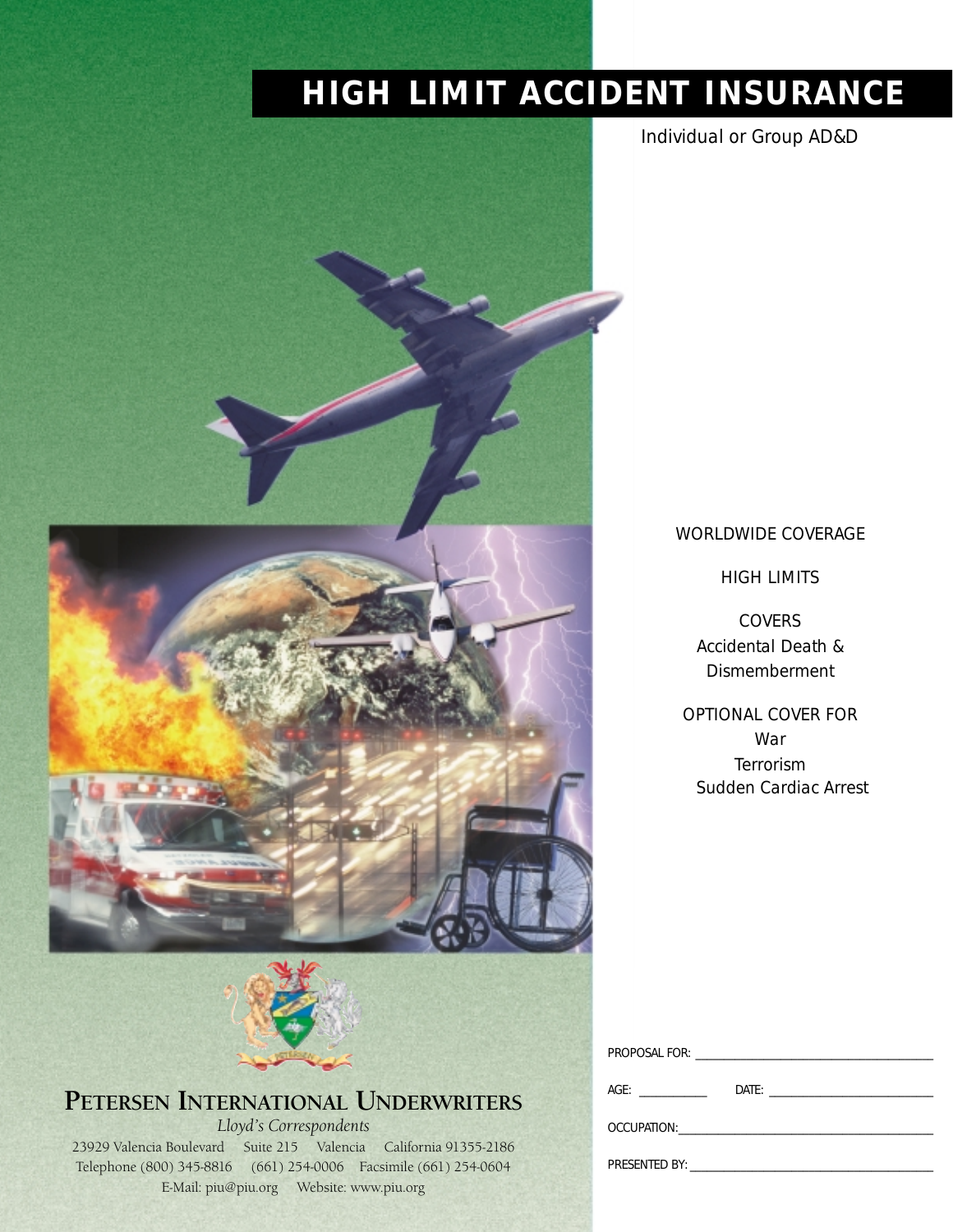|                                                                                                                                                                                                                                                                                                                                                                                                                                                                                                                                                                                                                         | HIGH LIMIT ACCIDENT INSURANCE APPLICATION                                                                                                                                          |            |                                                |                    |                               |                                                                                      |                                                                                                                                                                                                                                                                                                                                                                                                                                       |                      |                      |
|-------------------------------------------------------------------------------------------------------------------------------------------------------------------------------------------------------------------------------------------------------------------------------------------------------------------------------------------------------------------------------------------------------------------------------------------------------------------------------------------------------------------------------------------------------------------------------------------------------------------------|------------------------------------------------------------------------------------------------------------------------------------------------------------------------------------|------------|------------------------------------------------|--------------------|-------------------------------|--------------------------------------------------------------------------------------|---------------------------------------------------------------------------------------------------------------------------------------------------------------------------------------------------------------------------------------------------------------------------------------------------------------------------------------------------------------------------------------------------------------------------------------|----------------------|----------------------|
|                                                                                                                                                                                                                                                                                                                                                                                                                                                                                                                                                                                                                         |                                                                                                                                                                                    |            | <b>TO: PETERSEN INTERNATIONAL UNDERWRITERS</b> |                    |                               |                                                                                      |                                                                                                                                                                                                                                                                                                                                                                                                                                       |                      |                      |
|                                                                                                                                                                                                                                                                                                                                                                                                                                                                                                                                                                                                                         | 23929 Valencia Blvd., Suite 215 · Valencia, CA 91355 · Tel (800) 345-8816 · Fax (661) 254-0604                                                                                     |            |                                                |                    | Lloyd's Coverholder           |                                                                                      |                                                                                                                                                                                                                                                                                                                                                                                                                                       |                      |                      |
|                                                                                                                                                                                                                                                                                                                                                                                                                                                                                                                                                                                                                         |                                                                                                                                                                                    |            |                                                |                    |                               | E-mail: piu@piu.org · Website: www.piu.org                                           |                                                                                                                                                                                                                                                                                                                                                                                                                                       |                      |                      |
| <b>Proposed Insured:</b>                                                                                                                                                                                                                                                                                                                                                                                                                                                                                                                                                                                                | <b>FIRST</b>                                                                                                                                                                       |            |                                                | <b>MIDDLE</b>      |                               |                                                                                      | LAST                                                                                                                                                                                                                                                                                                                                                                                                                                  |                      |                      |
| <b>Residence Address:</b>                                                                                                                                                                                                                                                                                                                                                                                                                                                                                                                                                                                               | <b>STREET AND NUMBER</b>                                                                                                                                                           |            |                                                |                    |                               |                                                                                      |                                                                                                                                                                                                                                                                                                                                                                                                                                       |                      |                      |
|                                                                                                                                                                                                                                                                                                                                                                                                                                                                                                                                                                                                                         | <b>CITY</b>                                                                                                                                                                        |            |                                                | <b>STATE</b>       | $\overline{ZIP}$              |                                                                                      |                                                                                                                                                                                                                                                                                                                                                                                                                                       | DAYTIME PHONE NUMBER |                      |
| <b>Personal Information:</b>                                                                                                                                                                                                                                                                                                                                                                                                                                                                                                                                                                                            | DATE OF BIRTH                                                                                                                                                                      |            |                                                | <b>HEIGHT</b>      | <b>WEIGHT</b>                 |                                                                                      | <b>E-MAIL ADDRESS</b>                                                                                                                                                                                                                                                                                                                                                                                                                 |                      |                      |
| <b>Name of Employer:</b>                                                                                                                                                                                                                                                                                                                                                                                                                                                                                                                                                                                                |                                                                                                                                                                                    |            |                                                |                    |                               |                                                                                      |                                                                                                                                                                                                                                                                                                                                                                                                                                       |                      |                      |
| <b>Business Address:</b>                                                                                                                                                                                                                                                                                                                                                                                                                                                                                                                                                                                                | <b>STREET AND NUMBER</b>                                                                                                                                                           |            |                                                |                    |                               |                                                                                      |                                                                                                                                                                                                                                                                                                                                                                                                                                       |                      |                      |
|                                                                                                                                                                                                                                                                                                                                                                                                                                                                                                                                                                                                                         | <b>CITY</b>                                                                                                                                                                        |            |                                                | <b>STATE</b>       |                               | $\frac{1}{\sqrt{2}}$                                                                 | $\left(\frac{1}{\sqrt{1-\frac{1}{\sqrt{1-\frac{1}{\sqrt{1-\frac{1}{\sqrt{1-\frac{1}{\sqrt{1-\frac{1}{\sqrt{1-\frac{1}{\sqrt{1-\frac{1}{\sqrt{1-\frac{1}{\sqrt{1-\frac{1}{\sqrt{1-\frac{1}{\sqrt{1-\frac{1}{\sqrt{1-\frac{1}{\sqrt{1-\frac{1}{\sqrt{1-\frac{1}{\sqrt{1-\frac{1}{\sqrt{1-\frac{1}{\sqrt{1-\frac{1}{\sqrt{1-\frac{1}{\sqrt{1-\frac{1}{\sqrt{1-\frac{1}{\sqrt{1-\frac{1}{\sqrt{1-\frac{1}{\sqrt{1-\frac{1}{\sqrt{1-\frac$ |                      |                      |
| <b>Occupation:</b>                                                                                                                                                                                                                                                                                                                                                                                                                                                                                                                                                                                                      |                                                                                                                                                                                    |            |                                                |                    |                               |                                                                                      |                                                                                                                                                                                                                                                                                                                                                                                                                                       |                      |                      |
| <b>Other Insurance:</b>                                                                                                                                                                                                                                                                                                                                                                                                                                                                                                                                                                                                 | What is the total amount of other life insurance benefits in force or applying for $\beta$                                                                                         |            |                                                |                    |                               |                                                                                      |                                                                                                                                                                                                                                                                                                                                                                                                                                       |                      |                      |
| <b>Geographical Limits:</b>                                                                                                                                                                                                                                                                                                                                                                                                                                                                                                                                                                                             | Please indicate countries to be visited if outside of the U.S.A.:                                                                                                                  |            |                                                |                    |                               |                                                                                      |                                                                                                                                                                                                                                                                                                                                                                                                                                       |                      |                      |
| <b>Air Travel:</b>                                                                                                                                                                                                                                                                                                                                                                                                                                                                                                                                                                                                      | Will aviation travel be on regularly scheduled airlines? If "no," please provide details. $\square$ YES                                                                            |            |                                                |                    |                               |                                                                                      |                                                                                                                                                                                                                                                                                                                                                                                                                                       | $\square$ NO         |                      |
|                                                                                                                                                                                                                                                                                                                                                                                                                                                                                                                                                                                                                         |                                                                                                                                                                                    |            |                                                |                    |                               |                                                                                      |                                                                                                                                                                                                                                                                                                                                                                                                                                       |                      |                      |
| <b>Name of Beneficiary:</b>                                                                                                                                                                                                                                                                                                                                                                                                                                                                                                                                                                                             |                                                                                                                                                                                    |            |                                                |                    |                               |                                                                                      |                                                                                                                                                                                                                                                                                                                                                                                                                                       |                      |                      |
| <b>Address:</b>                                                                                                                                                                                                                                                                                                                                                                                                                                                                                                                                                                                                         |                                                                                                                                                                                    |            |                                                |                    |                               |                                                                                      |                                                                                                                                                                                                                                                                                                                                                                                                                                       |                      |                      |
| <b>Policy Owner:</b>                                                                                                                                                                                                                                                                                                                                                                                                                                                                                                                                                                                                    | <u> 1989 - Johann John Stein, mars ar yn y breninn y breninn y breninn y breninn y breninn y breninn y breninn y</u>                                                               |            |                                                |                    |                               |                                                                                      |                                                                                                                                                                                                                                                                                                                                                                                                                                       |                      |                      |
| <b>Address:</b>                                                                                                                                                                                                                                                                                                                                                                                                                                                                                                                                                                                                         |                                                                                                                                                                                    |            |                                                |                    |                               |                                                                                      |                                                                                                                                                                                                                                                                                                                                                                                                                                       |                      |                      |
| <b>Benefit Requested:</b>                                                                                                                                                                                                                                                                                                                                                                                                                                                                                                                                                                                               | Sum Insured \$ _____________ (Not to exceed 10 times annual income or satisfactory justification must be submitted)                                                                |            |                                                |                    |                               |                                                                                      |                                                                                                                                                                                                                                                                                                                                                                                                                                       |                      |                      |
| <b>Coverage Requested:</b><br>(check one)                                                                                                                                                                                                                                                                                                                                                                                                                                                                                                                                                                               | $\Box$ All-risk, 24 Hour or $\Box$ Common Carrier or                                                                                                                               |            |                                                |                    |                               | $\Box$ Air Travel Only                                                               |                                                                                                                                                                                                                                                                                                                                                                                                                                       |                      |                      |
| <b>Optional Coverages:</b>                                                                                                                                                                                                                                                                                                                                                                                                                                                                                                                                                                                              | $\Box$ War or Acts of War and Terrorism                                                                                                                                            |            |                                                |                    |                               |                                                                                      |                                                                                                                                                                                                                                                                                                                                                                                                                                       |                      |                      |
| <b>Benefits Requested:</b><br>(check one)                                                                                                                                                                                                                                                                                                                                                                                                                                                                                                                                                                               | Accidental Death, Dismemberment and Sudden<br>$\Box$ Accidental Death (AD)<br>Accidental Death and<br>Dismemberment (AD&D)<br>Cardiac Arrest (AD&D & SCA - Available up to age 65) |            |                                                |                    |                               |                                                                                      |                                                                                                                                                                                                                                                                                                                                                                                                                                       |                      |                      |
| <b>Period of Insurance:</b>                                                                                                                                                                                                                                                                                                                                                                                                                                                                                                                                                                                             | Number of Weeks:                                                                                                                                                                   |            |                                                |                    |                               |                                                                                      |                                                                                                                                                                                                                                                                                                                                                                                                                                       |                      |                      |
|                                                                                                                                                                                                                                                                                                                                                                                                                                                                                                                                                                                                                         |                                                                                                                                                                                    |            | PLEASE ANSWER ALL THE QUESTIONS                |                    |                               |                                                                                      |                                                                                                                                                                                                                                                                                                                                                                                                                                       |                      |                      |
| 1) Have you any physical defect or infirmity?<br>2) Is your sight or hearing defective?                                                                                                                                                                                                                                                                                                                                                                                                                                                                                                                                 |                                                                                                                                                                                    | $\Box$ YES | $\Box$ NO<br>$\Box$ YES $\Box$ NO              |                    |                               | 5) Have you ever been declined or accepted<br>on special terms for life, accident or |                                                                                                                                                                                                                                                                                                                                                                                                                                       |                      |                      |
| 3) Have you ever suffered from any nervous or                                                                                                                                                                                                                                                                                                                                                                                                                                                                                                                                                                           |                                                                                                                                                                                    |            |                                                |                    | illness insurance?            | 6) Do you intend to engage in hazardous sports                                       |                                                                                                                                                                                                                                                                                                                                                                                                                                       | $\Box$ YES           | $\Box$ NO            |
| mental condition, fainting episode,<br>blackout, fit or paralysis of any kind?                                                                                                                                                                                                                                                                                                                                                                                                                                                                                                                                          |                                                                                                                                                                                    |            | $\Box$ YES $\Box$ NO                           |                    |                               | or any other pastimes that expose you to                                             |                                                                                                                                                                                                                                                                                                                                                                                                                                       |                      |                      |
| 4) Have you ever suffered from:<br>a) high blood pressure, a heart                                                                                                                                                                                                                                                                                                                                                                                                                                                                                                                                                      |                                                                                                                                                                                    |            |                                                |                    | extra personal injury?        | Dates and Details to all "YES" answers above ___________________________________     |                                                                                                                                                                                                                                                                                                                                                                                                                                       |                      | $\Box$ YES $\Box$ NO |
| condition, rheumatic fever or diabetes?                                                                                                                                                                                                                                                                                                                                                                                                                                                                                                                                                                                 |                                                                                                                                                                                    |            | $\Box$ YES $\Box$ NO                           |                    |                               |                                                                                      |                                                                                                                                                                                                                                                                                                                                                                                                                                       |                      |                      |
| b) a "slipped disc" or other spinal disorder, a<br>hernia or any rheumatic or arthritic condition?                                                                                                                                                                                                                                                                                                                                                                                                                                                                                                                      |                                                                                                                                                                                    | $\Box$ YES | $\Box$ NO                                      |                    |                               |                                                                                      |                                                                                                                                                                                                                                                                                                                                                                                                                                       |                      |                      |
|                                                                                                                                                                                                                                                                                                                                                                                                                                                                                                                                                                                                                         |                                                                                                                                                                                    |            |                                                | <b>DECLARATION</b> |                               |                                                                                      |                                                                                                                                                                                                                                                                                                                                                                                                                                       |                      |                      |
| I declare that the above statements are true and complete, and that, apart from the matters declared above, I am in good health and ordinarily enjoy good health. I agree<br>to the Underwriters obtaining medical information from any doctor who has attended me and authorize such doctor to give this information. I agree that this proposal<br>shall form the basis of the contract should the insurance be effected and any misstatements above may be grounds for recision. I understand that pre-existing conditions<br>are not covered until a period of insurance of 12 months, treatment free, has elapsed. |                                                                                                                                                                                    |            |                                                |                    |                               |                                                                                      |                                                                                                                                                                                                                                                                                                                                                                                                                                       |                      |                      |
|                                                                                                                                                                                                                                                                                                                                                                                                                                                                                                                                                                                                                         |                                                                                                                                                                                    |            |                                                |                    | Signature of Proposed Insured |                                                                                      |                                                                                                                                                                                                                                                                                                                                                                                                                                       |                      |                      |

| Owner:             |                                  |                  |                                                                                      |  |  |
|--------------------|----------------------------------|------------------|--------------------------------------------------------------------------------------|--|--|
|                    | (if other than proposed insured) |                  | Signature of Owner or Title and signature of Officer signing for Firm or Corporation |  |  |
| Applicant's Phone: |                                  | Applicant's Fax: | Applicant's email:                                                                   |  |  |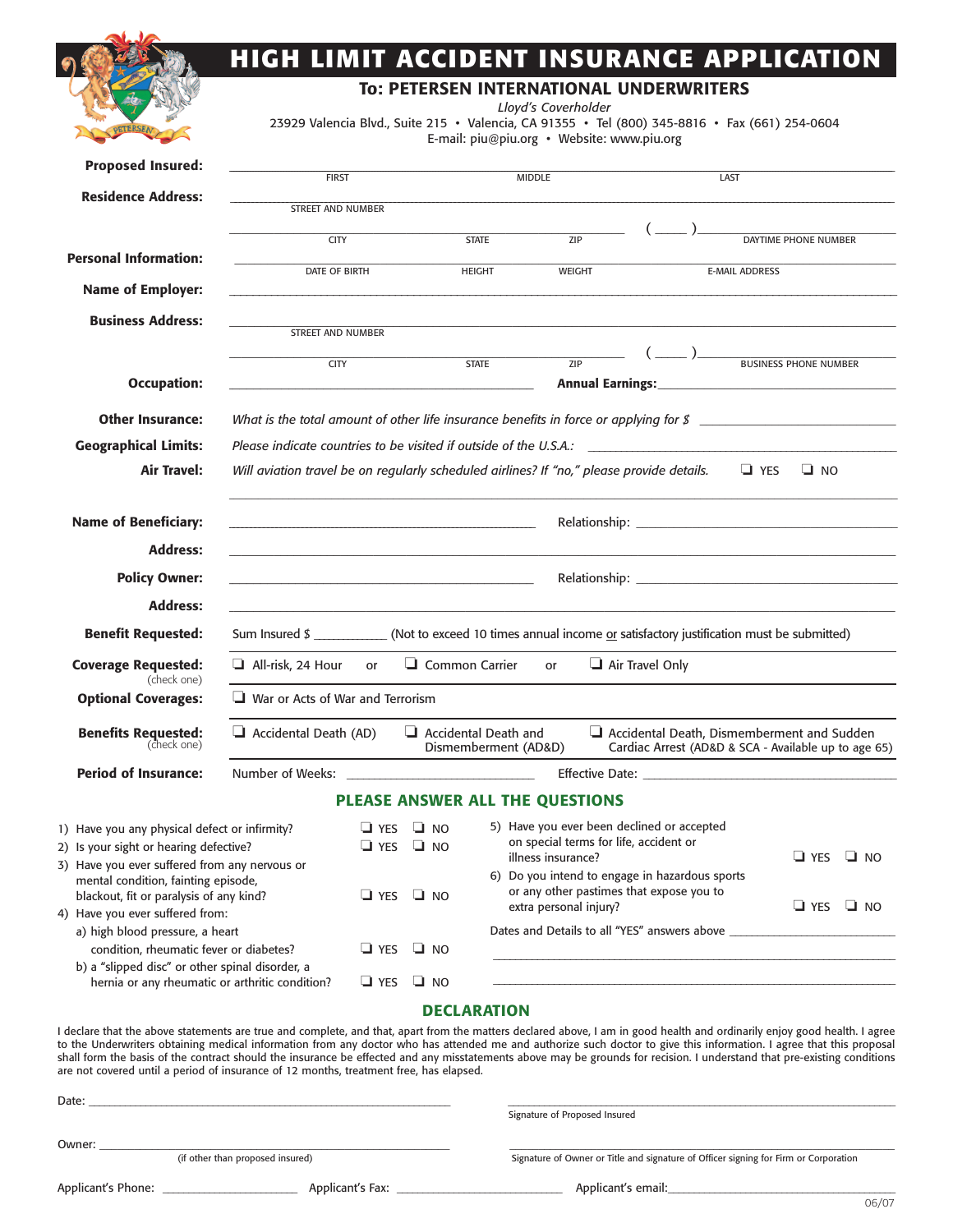

# **HIGH LIMIT ACCIDENT INSURANCE**

#### **ACCIDENTS – THE UNIQUE HAZARD**

*Sickness, with its usual warning symptoms allows some lead time to prepare for the emotional and economic consequences that follow.* 

#### *ACCIDENTS STRIKE WITHOUT WARNING!*

*Medical and Disability Insurance often fall short of covering the costs inherent with accidental bodily injuries and inadequately compensate for the specific losses of limb, sight, speech and hearing.*

*Life Insurance proceeds are seldom adequate to cover the financial loss due to death. THE ACCIDENT HAZARD IS SUFFICIENTLY UNIQUE TO MERIT SPECIFIC INSURANCE.*

| <b>COVERAGE OPTIONS</b> |  |
|-------------------------|--|
|                         |  |

|                    | <b>COVERAGE PROPOSED</b>                                                            |                                                                                                         |  |  |  |
|--------------------|-------------------------------------------------------------------------------------|---------------------------------------------------------------------------------------------------------|--|--|--|
| <b>SUM INSURED</b> | Common Carrier<br>24 Hour Cover<br>└                                                | Air Travel Only<br>ч                                                                                    |  |  |  |
|                    | <b>OPTIONAL COVERAGE</b>                                                            |                                                                                                         |  |  |  |
|                    | War or Acts of War and Terrorism<br>ப                                               |                                                                                                         |  |  |  |
|                    | <b>BENEFITS PROPOSED</b>                                                            |                                                                                                         |  |  |  |
| <b>PREMIUM</b>     | $\Box$ Accidental Death &<br>Accidental Death (AD)<br>-1<br>Dismemberment<br>(AD&D) | Accidental Death, Dismemberment<br>and Sudden Cardiac Arrest<br>$(AD&D + SCA - available up to age 65)$ |  |  |  |
|                    | PERIOD OF INSURANCE Number of Days:                                                 |                                                                                                         |  |  |  |
|                    | <b>GEOGRAPHICAL LIMITS:</b>                                                         |                                                                                                         |  |  |  |

#### **BENEFIT SCHEDULE**

#### **LOSS COVERED AMOUNT PAYABLE**

| Accidental Death                      | 100% of Sum Insured |
|---------------------------------------|---------------------|
| <b>Dismemberment</b>                  |                     |
| • Loss or loss of use of two limbs    | 100% of Sum Insured |
| • Loss of sight of both eyes $\ldots$ | 100% of Sum Insured |
| • Loss or loss of use of one limb     | 50% of Sum Insured  |
| • Loss of hearing of both ears        | 50% of Sum Insured  |
|                                       | 50% of Sum Insured  |
| Sudden Cardiac Arrest                 | 100% of Sum Insured |



#### **SPECIAL FEATURES**

- Benefits are payable in addition to any other plan.
- Benefits are payable for loss caused by exposure to the weather or in a conveyance that results in disappearance or sinking and the body is not found within 365 days of the accident. Benefits will be paid on the basis of presumption of death.
- Benefits may be taken in a single lump sum or in equal annual installments.
- Covers accidental bodily injury sustained while the Certificate is in force and which results in loss within 365 days of the date of the accident.
- War or acts of war and/or terrorism may be covered under this plan by applying for such and paying the additional premium.

## **EXCLUSIONS**

• This certificate does not cover injury or death caused or contributed to by war, declared or undeclared, or acts of terrorism (unless such coverage is applied for and the appropriate additional premium has been paid), intentional self-inflicted injury or injury while committing a criminal or felonious act, alcoholism, drug addiction.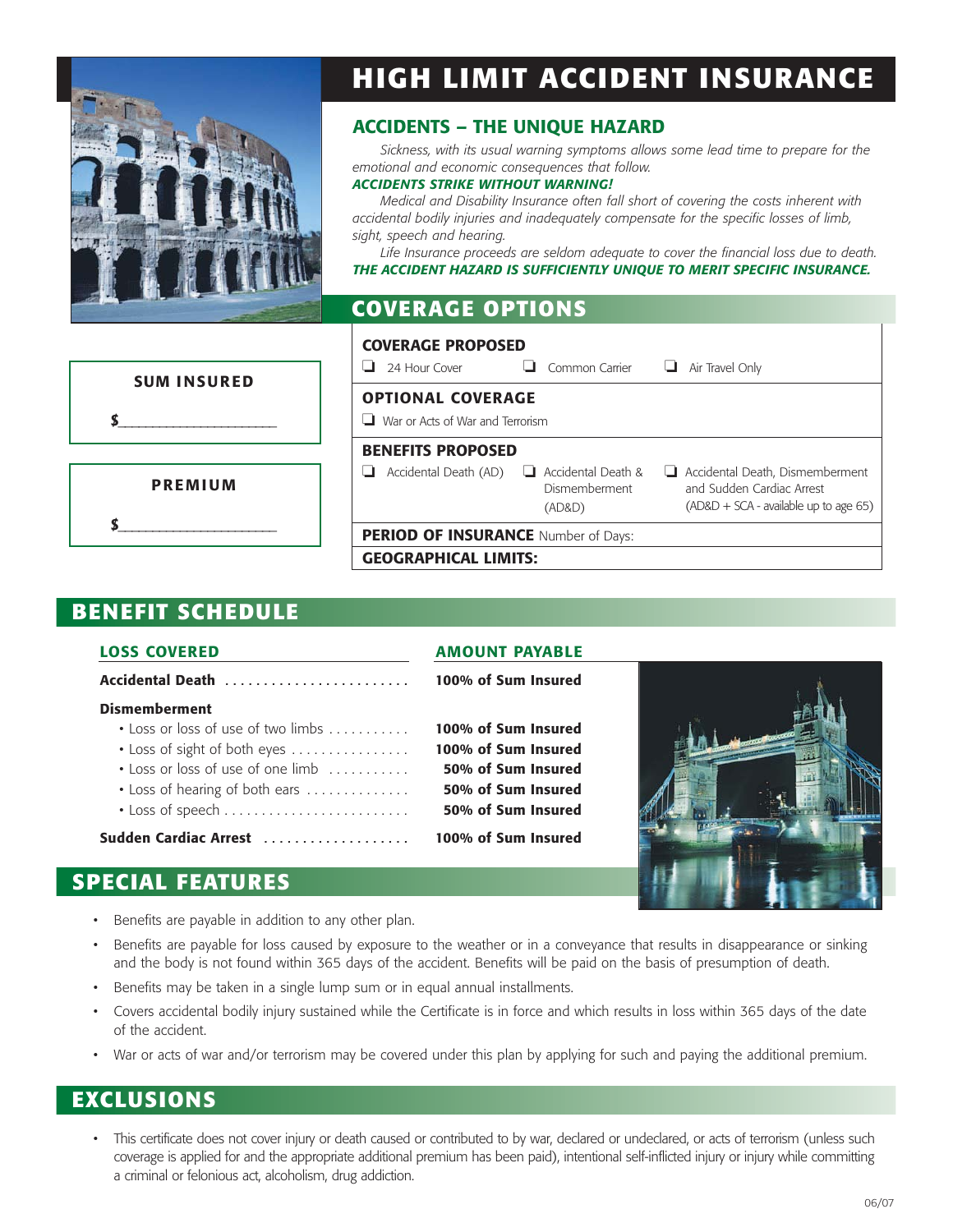# **HIGH LIMIT ACCIDENT INSURANCE**

## **COVERAGE OPTIONS**

- **24-Hour Coverage** includes any accidental bodily injury, including air travel and common carrier coverage.
- **Common Carrier Coverage** includes any form of conveyance that is certified as a common carrier of passengers, including Air Travel.
- **Air Travel Only Coverage** includes traveling as a passenger on a Certified Passenger Aircraft provided by a commercial airline on a regularly scheduled or non-scheduled, special or chartered flight and operated by a properly certified pilot. Military Air Transport Service is covered.

*(See the Exclusions statement for accidents not covered by this certificate.)*

## **BENEFIT OPTIONS**

- **Accidental Death** pays the Principal Sum Benefit to the designated Beneficiary in the event of death due to accidental bodily injury, or exposure to weather as a result of an accident or disappearance or the sinking of a conveyance on which the insured was a passenger and the body is not found within 365 days of the accident.
- **Dismemberment** includes the loss of use of both hands or feet, or one hand and one foot, or the loss of sight of both eyes. The Principal Sum Benefit is paid for these losses. One half the Principal Sum amount will be paid in the event of the loss of sight of one eye, the loss of use of one hand or one foot, the hearing of both ears or the ability to speak.
- **Sudden Cardiac Arrest (SCA)** is available only with the 24 hour AD&D benefit (AD&D & SCA). This coverage pays the full benefit if an insured person dies within 72 hours of a sudden cardiac arrest.

#### **UNDERWRITING GUIDELINES**

- 1) Do not send money with the application
- 2) Applications may be originals, photos, E-mail or facsimile copies. Completed applications may be mailed, E-mailed or faxed.
- 3) There must be one application completed for each person seeking coverage
- 4) Underwriting time is one to four working days
- 5) The earliest effective date available is the day of the underwriter's approval
- 6) Benefits may not exceed ten times the annual income unless otherwise justified.

#### **ABOUT THE UNDERWRITERS**



**PETERSEN INTERNATIONAL UNDERWRITERS** *Lloyd's Coverholder* **(800) 345-8816**

*Lloyd's of London is the oldest insurance organization in the world. Approximately 66 underwriting syndicates are sanctioned to do business at Lloyd's. The Certain Underwriters that insure this coverage is a consortium of nine of the sanctioned Underwriting Syndicates. They have entered into a contract with Petersen International Underwriters to serve as their coverholder with the authority to underwrite this coverage and to issue the appropriate Certificate of Insurance.*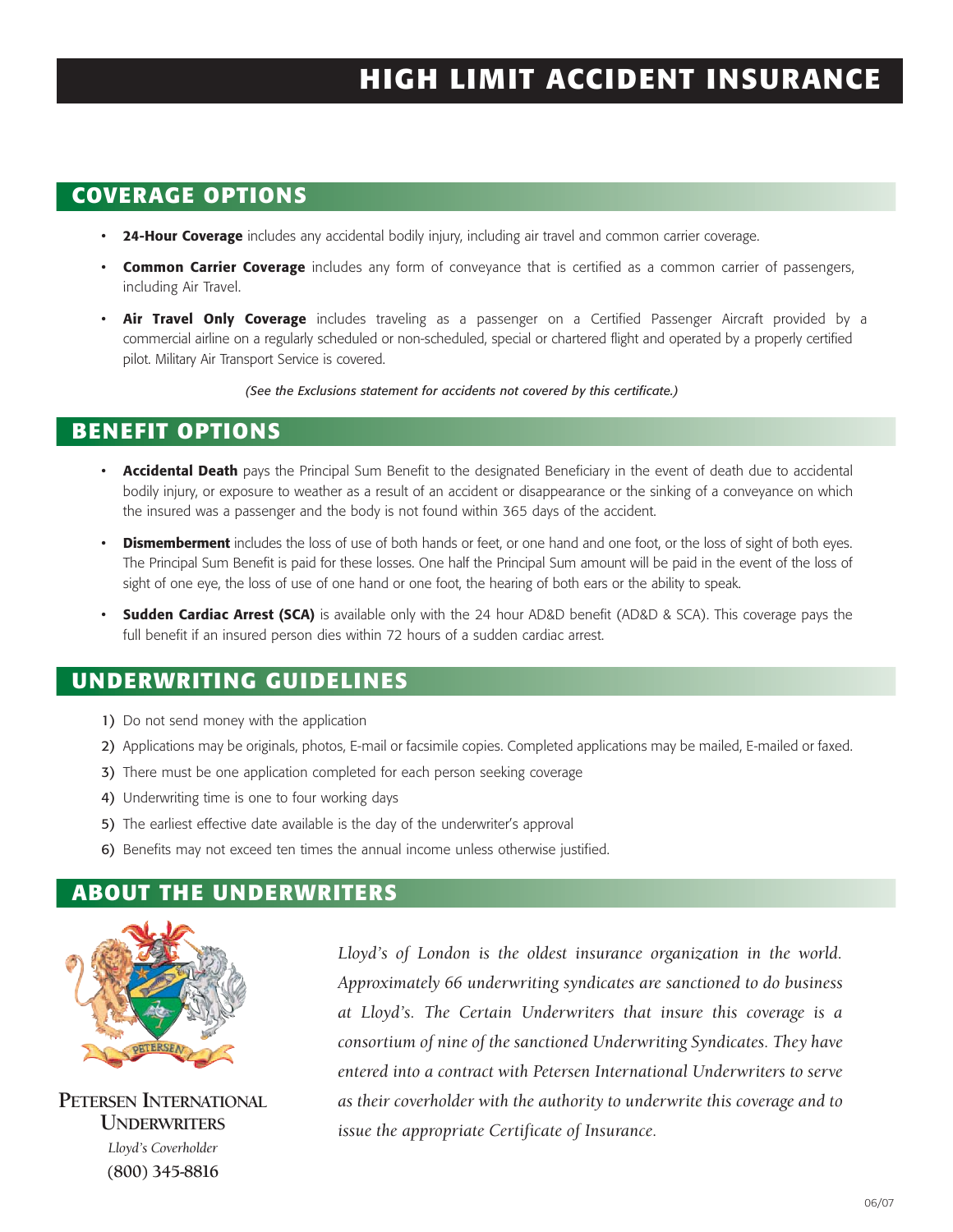## **Petersen International Underwriters Privacy Policy Statement**

#### **Petersen International Underwriters**

Petersen International Underwriters want you to understand how we protect the confidentiality of non-public personal information we collected about you.

### **Information We Collect**

We collect non-public information about you from numerous sources including, but not limited to:

- a) Information we receive from you on applications and other forms;
- b) Information about your transactions with our affiliates, others or us;
- c) Information we receive from consumer-reporting agencies; and
- d) Financial and medical sources.

#### **Information We Disclose**

We do not disclose any non-public information about you to anyone except as is necessary in order to provide our products or services to you or otherwise as we are required or permitted by law (e.g. subpoena, fraud investigation, regulatory reporting, etc.).

#### **Right to access or correct your personal information**

You have a right to request access to or correction of your personal information in our possession.

#### **Confidentiality and Security**

We restrict access to non-public personal information about you to our employees, our affiliates' employees or others who need to know that information to service your account. We maintain physical, electronic and procedural safeguards to protect your non-public personal information.

### **Contacting Us**

If you have any further questions about this privacy statement or would like to learn more about how we protect your privacy, please contact the insurance producer who handled this case, or our offices at: 23929 Valencia Boulevard, Suite 215, Valencia, California 91355, (800)345-8816, e-mail: [piu@piu.org](mailto:piu@piu.org)